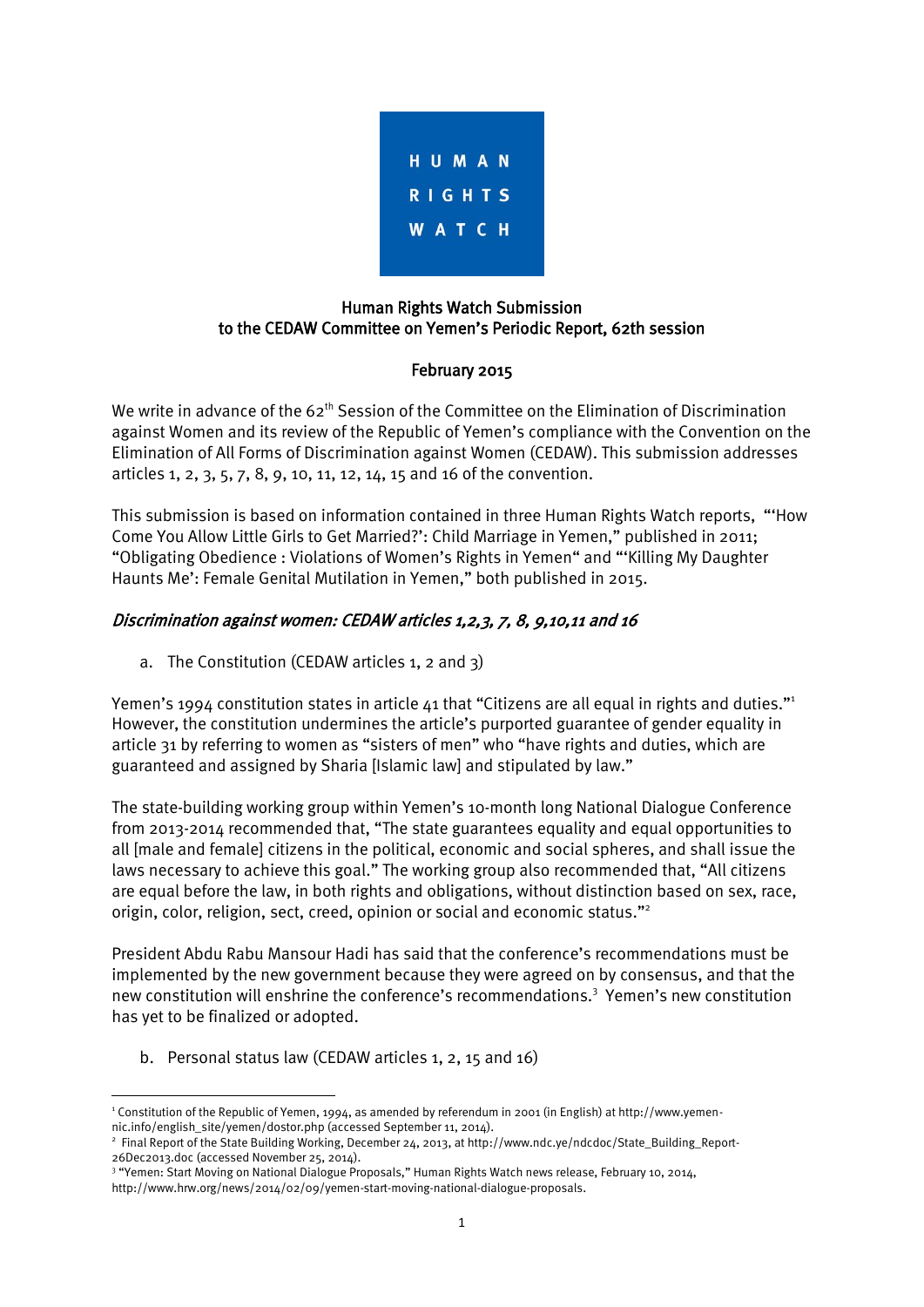Yemen's Personal Status Law contains provisions that discriminate against women in relation to marriage, divorce, custody of children, and inheritance.<sup>4</sup>

#### 1) Marriage

Under Yemen's Personal Status Law, a man may marry up to four wives if he is able to treat them all equitably, has sufficient financial means, and the woman he is about to marry is aware that he is already married. Whereas a woman is not entitled to enter into marriage on her own free will, but can do so only with the agreement of her male guardian. Although article 10 of the Personal Status Law states that a marriage is invalid if either spouse was coerced into it, this is undermined in practice by article 23, which requires that only previously married women need to express consent to a marriage.<sup>5</sup> The silence of a woman who has not previously married-- a "virgin" -- is deemed to signify her consent.<sup>6</sup> In addition, article 7 does not require the presence of the bride to seal the marriage contract. As a result, articles 23 and 7 lead to a situation in which the male guardian is often the one to decide if a girl or woman is to marry.

When a woman's guardian refuses to consent to her marrying a husband of her choice, she may petition a court to grant her such permission, but this may be refused.<sup>7</sup> If a woman marries without the permission of her male guardian, the guardian is entitled under the law to file for an annulment of her marriage.<sup>8</sup> Human Rights Watch has previously reported cases where a woman who married against her parents' will was later charged with adultery and imprisoned.<sup>9</sup>

2) Divorce

Yemen's Personal Status Law allows a man to unilaterally divorce his wife by pronouncing his repudiation of the marriage three times.<sup>10</sup> A woman seeking to divorce her husband, however, must apply to the courts and may do so only in limited circumstances, such as when her husband fails to provide for the family financially, if he has sufficient means to do so.<sup>11</sup> If a woman wishes to divorce her husband for other reasons, she may file for *khul*', or no-fault divorce, under which she is required to pay back her dowry and forgo claims to the temporary financial support provided to women in other divorce cases.<sup>12</sup>

3) Care of children

If a couple divorces, women are usually granted care (known as custody under Yemeni law) of their children until their children reach a certain age (9 for boys and 12 for girls).<sup>13</sup> After the children reach this age, children may choose with which parent they wish to live.<sup>14</sup> During the care period, a woman faces relatively onerous restrictions, and the children may be removed from her care if she cannot meet certain conditions. Men do not face equivalent restrictions or

 $\overline{a}$ 

<sup>4</sup> Law No 20. of 1992 regarding Personal Status (hereafter Personal Status Law), as amended by Law No. 27 of 1998, Law No. 24 in 1999 and Law No. 34 of 2003 (in Arabic) at http://www.yemen-nic.info/db/laws\_ye/detail.php?ID=11351 (accessed September 11, 2013).

<sup>5</sup> Personal Status Law in article 23 states: "Any contract that is based on the coercion of the husband or wife shall not be valid." 6 Ibid. Article 23 states "It is required that a woman give her consent. The consent of a virgin shall be her silence; while the consent of

a previously married woman must be expressed."

<sup>7</sup> Ibid., article 18.

 $8$  lbid., article  $16(1)(b)$ .

<sup>9</sup> Human Rights Watch, World Report 2010 (New York: Human Rights Watch, 2010), Yemen chapter,

http://www.hrw.org/en/node/87738.

<sup>&</sup>lt;sup>10</sup> Personal Status Law, article 59.

<sup>&</sup>lt;sup>11</sup> Ibid., articles 51-53.

<sup>&</sup>lt;sup>12</sup> Ibid., articles 72 and 36.

<sup>13</sup> Personal Status Law, articles 139, 141.

<sup>&</sup>lt;sup>14</sup> Ibid., article 148.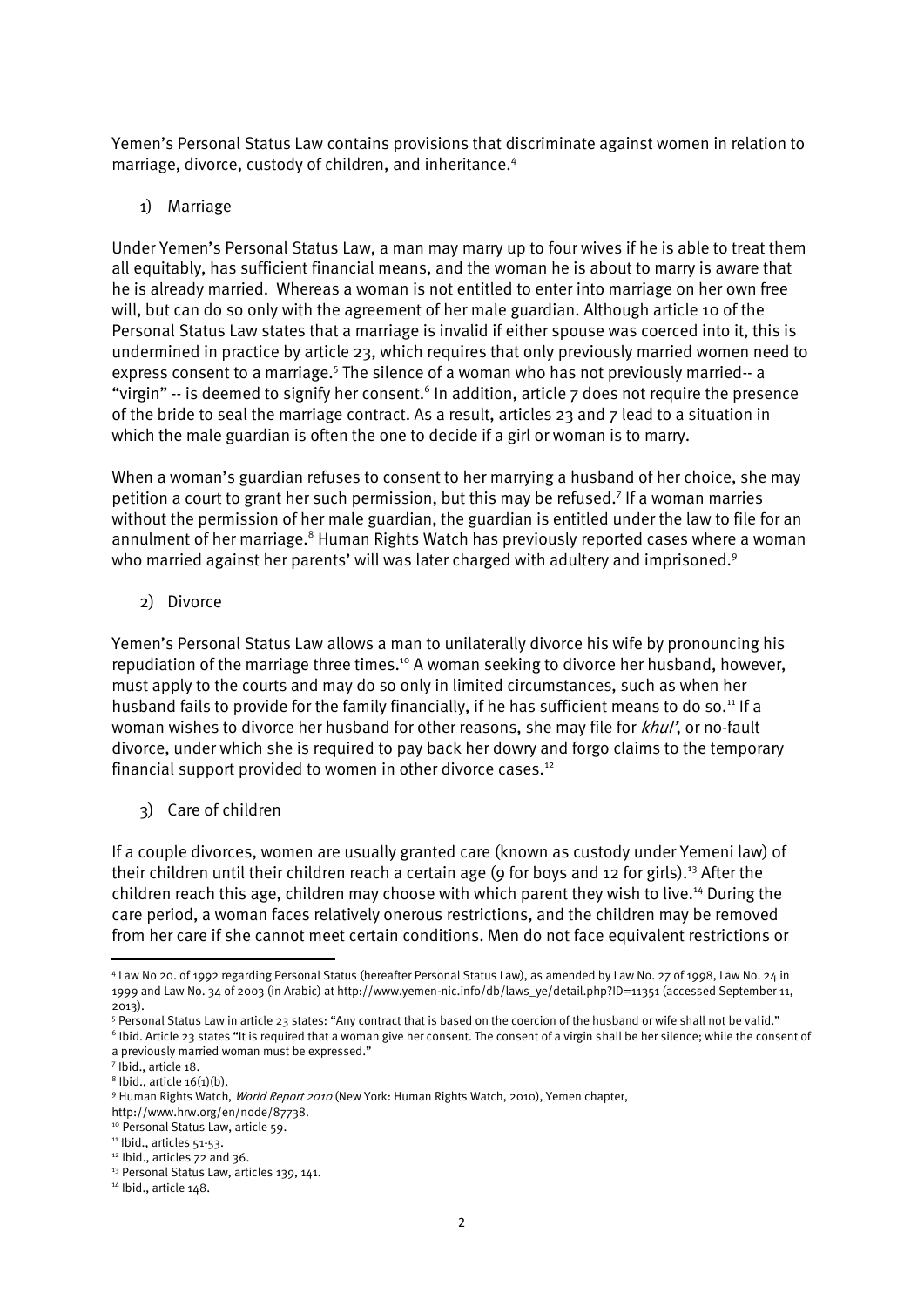risk losing care of their children. For example, in practice the mother (but not the father) may lose custody of her children if a court determines that she is not bringing them up under the appropriate standards and, in some circumstances, if she remarries.<sup>15</sup> A woman may not deny the father visitation rights, while a father can deny a mother's visitation rights.<sup>16</sup>

Guardianship remains with the father, regardless of whether he has custody of the children or not. Consequently, the father will be responsible for financial support of the child and take all decisions regarding the child.<sup>17</sup>

4) Inheritance

Under Yemeni law, women have the right to inherit. However, they receive a smaller share of inheritance than a man. By law, a woman will receive half of the share that a man would receive if he were in the same relationship to the deceased.<sup>18</sup> For example, while an only daughter can receive half of her father's wealth, an only son can receive all of his wealth.<sup>19</sup>

Beyond the formal inequality in inheritance rights, in practice, women, particularly in rural areas, are consistently not given the inheritance due them. In an attempt to protect family assets, wealthy families sometimes forbid their daughters to marry outside the family. Women who have married into a different tribe, for example, may be prevented from inheriting property in order to keep the property under tribal ownership.<sup>20</sup>

c. Equal rights to nationality (CEDAW articles 1, 2 and 9)

Yemen's nationality law discriminates against women by only prescribing ways for men to transmit citizenship to a spouse, not women. Article 11 of the Nationality Law allows a woman who marries a Yemeni man to obtain Yemeni nationality four years after the date of the marriage if she has submitted a citizenship application to the Ministry of Interior, and if the ministry does not contest it.<sup>21</sup> The law does not specify how a foreign man married to a Yemeni woman might obtain nationality. According to legal expert Ghaidaa al-Absi, the only option for non-Yemeni husbands who want to live in Yemen is to apply for residency permits.<sup>22</sup>

In addition, although there is no such specification under the law, authorities customarily require women to have the authorization of their male guardian (usually their husband or father) in order to obtain an identity card or passport.<sup>23</sup>

d. Right to political participation (CEDAW articles 4, 7, and 8)

<sup>1</sup> <sup>15</sup> Ibid. Article 143 reads: "Custody is transferred from one guardian to the next due to one of the following (insanity and similar repellents such as leprosy; blindness; negligence; depravity; the relinquishment of the child's safekeeping, and marriage, unless to a spouse of the child's blood relations)."

<sup>&</sup>lt;sup>16</sup> Ibid., article 145.

<sup>17</sup> Ibid. , articles 139, 141, 148.

<sup>&</sup>lt;sup>18</sup> UNICEF, "Yemen: MENA Gender Equality Profile: Status of Girls and Women in the Middle East and North Africa," October 2011, http://www.unicef.org/gender/files/Yemen-Gender-Eqaulity-Profile-2011.pdf (accessed August 4, 2014), p. 2.

<sup>&</sup>lt;sup>19</sup> Personal Status Law, articles 309, 316.

<sup>20</sup> Japan International Cooperation Agency (JICA), "Yemen: Country Gender Profile," March 23, 2009,

http://www.jica.go.jp/english/our\_work/thematic\_issues/gender/background/pdf/e09yem.pdf (accessed August 5, 2014), p. 24. <sup>21</sup> Law No. 6 of 1990 regarding Yemeni Nationality, amended by Law No. 24 of 2003 (in Arabic) at http://www.yemennic.info/db/laws\_ye/detail.php?ID=11266 (accessed September 11, 2013) and (in English) at

http://www.yemenembassy.org/consulate/nationality.htm (accessed September 11, 2013).

<sup>&</sup>lt;sup>22</sup> Human Rights Watch email correspondence with Ghaidaa al-Absi, legal expert, Sanaa, August 31, 2014.

<sup>&</sup>lt;sup>23</sup> Freedom House, "Yemen," 2012, http://www.freedomhouse.org/report/countries-crossroads/2012/yemen-0#.U-TOgI2SzQo (accessed August 4, 2014).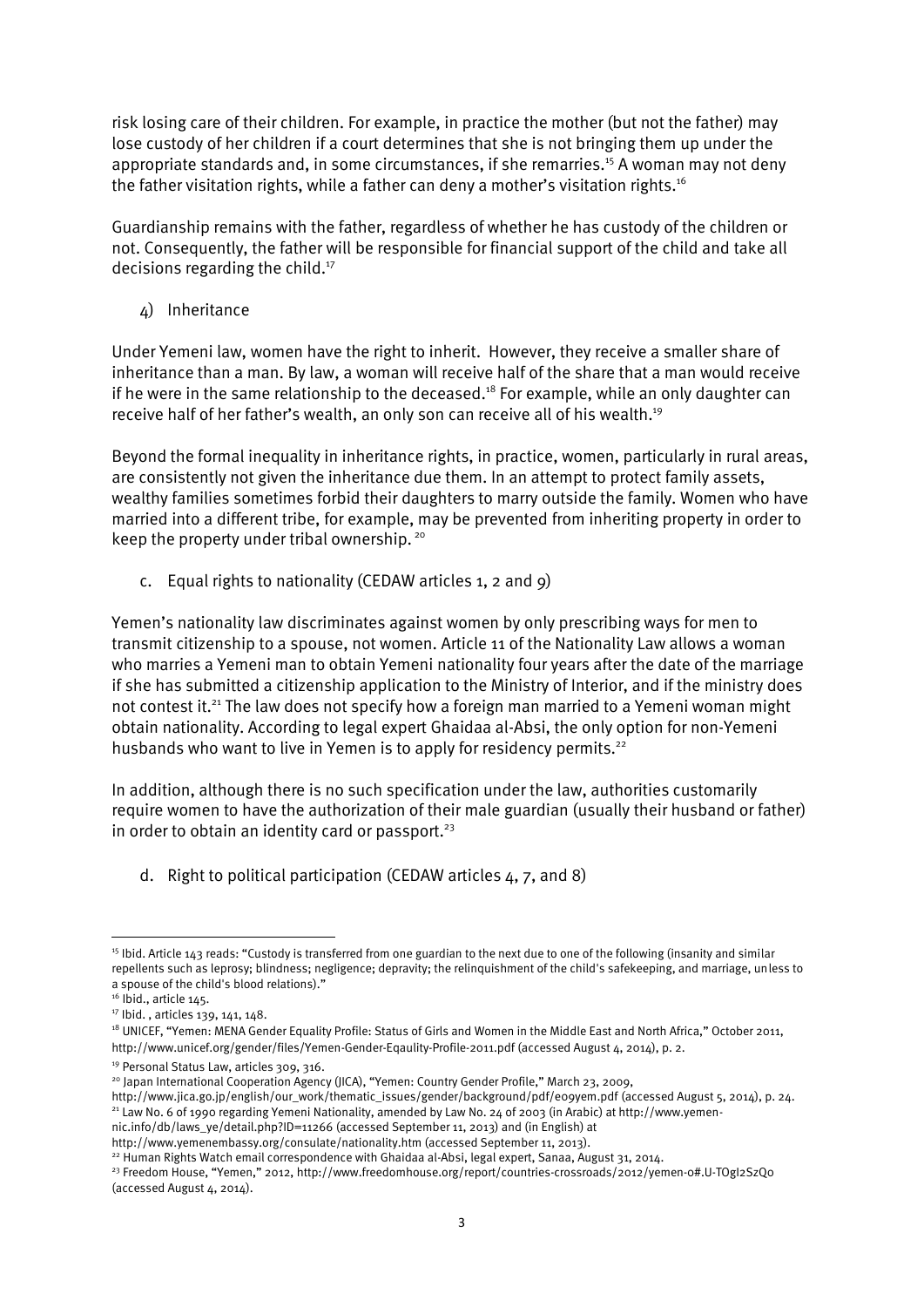Although women in Yemen have full and equal suffrage with men, they are effectively excluded from political life. Political parties typically do not support female candidates. In 2012, Freedom House reported that the number of women running for and elected to office at the national level had declined with each electoral cycle, despite rising levels of women's literacy, civic engagement, and political activism.<sup>24</sup> Currently, there is only one woman (out of 301 members) in the lower house of parliament and only two (out of 111 members) in the upper house.<sup>25</sup> The new government formed in November included only five women out of 35 ministers.

The judiciary is strikingly lacking in women. In 2007, there were only 32 female judges out of some 1,200 judges in the country. These women all became judges in South Yemen before unification in 1990. In unified Yemen, women have only been able to enrol in the High Judicial Institute, which allows them to pursue a career as a judge, since 2007. $^{26}$ 

e. Access to education (CEDAW articles 1, 5, 10 and 16)

Women and girls in Yemen do not have equitable access to education. The country is still far from achieving gender parity in primary and secondary education.<sup>27</sup> Yemen has the largest gap between net primary school attendance rates for girls and boys in the region.<sup>28</sup> While Yemen had been making strides in closing the gender gap before 2011, this progress quickly deteriorated due to the poor security situation and difficulty for students to access school.<sup>29</sup>

According to a 2013 UNICEF survey, girls in Yemen are half as likely to enrol in school as boys, and less likely to complete basic, secondary and post-secondary education.<sup>30</sup> Many girls drop out of school at or before grade six (around age 12), while many boys continue beyond this point.<sup>31</sup> The Yemeni Ministry of Education reported in 2014 that 29 percent of girls and 12 percent of boys were out of school at the primary school level (6-11 years), and that 45 percent of girls and 22 percent of boys were out of school by the lower-secondary level (12-14 years).<sup>32</sup> Human Rights Watch has documented that early and child marriage is a leading contributor to girls dropping out of school.<sup>33</sup>

Very few women continue on to post-secondary education. Only about 6 percent of the women identified in the fourth Demographic and Health Survey (DHS) of 2013 had continued their education post-secondary school.<sup>34</sup> Most schools surveyed by UNICEF- $\frac{71}{2}$  percent- did not have any female teachers.<sup>35</sup>

<sup>24</sup> Ibid.

<sup>25</sup> UNICEF, "Yemen: MENA Gender Equality Profile: Status of Girls and Women in the Middle East and North Africa," October 2011, p. 3.  $26$  Ibid.

<sup>27</sup> UNICEF and The Republic of Yemen, "Situation Analysis of Children in Yemen 2014", 2014, [http://www.unicef.org/mena/MENA-](http://www.unicef.org/mena/MENA-Situation_Analysis_report_-_English_Final(1).pdf)[Situation\\_Analysis\\_report\\_-\\_English\\_Final\(1\).pdf](http://www.unicef.org/mena/MENA-Situation_Analysis_report_-_English_Final(1).pdf) (accessed August 4, 2014), p. 25.

<sup>&</sup>lt;sup>28</sup> SIGI, "Yemen", 2012, <http://genderindex.org/country/yemen> (accessed August 6, 2014).

<sup>&</sup>lt;sup>29</sup> UNICEF and The Republic of Yemen, "Situation Analysis of Children in Yemen 2014", 2014, [http://www.unicef.org/mena/MENA-](http://www.unicef.org/mena/MENA-Situation_Analysis_report_-_English_Final(1).pdf)[Situation\\_Analysis\\_report\\_-\\_English\\_Final\(1\).pdf](http://www.unicef.org/mena/MENA-Situation_Analysis_report_-_English_Final(1).pdf) (accessed August 4, 2014), p. 189.

<sup>&</sup>lt;sup>30</sup> UNICEF, "Yemen Baseline Survey Report," July 2013, p. 132.

<sup>31</sup> UNICEF, "Yemen Baseline Survey Report," July 2013, 24, 24; see also UNICEF, "Yemen: MENA Gender Equality Profile: Status of Girls and Women in the Middle East and North Africa," October 2011, http://www.unicef.org/gender/files/Yemen-Gender-Eqaulity-Profile-2011.pdf (accessed August 4, 2014), p. 3.

<sup>&</sup>lt;sup>32</sup> UNICEF and The Republic of Yemen, "Situation Analysis of Children in Yemen 2014," 2014, p. 25.

<sup>33</sup> Human Rights Watch, "How Come You Allow Little Girls to Get Married?": Child Marriage in Yemen, December 8, 2011, at https://www.hrw.org/reports/2011/12/07/how-come-you-allow-little-girls-get-married.

<sup>34</sup> MoPHP, "Yemen National Health and Demographic Survey 2013," May 2014, p. 8.

<sup>35</sup> UNICEF, "Yemen Baseline Survey Report," July 2013, p. 25; see also, UNICEF and The Republic of Yemen, "Situation Analysis of Children in Yemen 2014", 2014, http://www.unicef.org/mena/MENA-Situation\_Analysis\_report\_-\_English\_Final(1).pdf (accessed August 4, 2014), p. 190.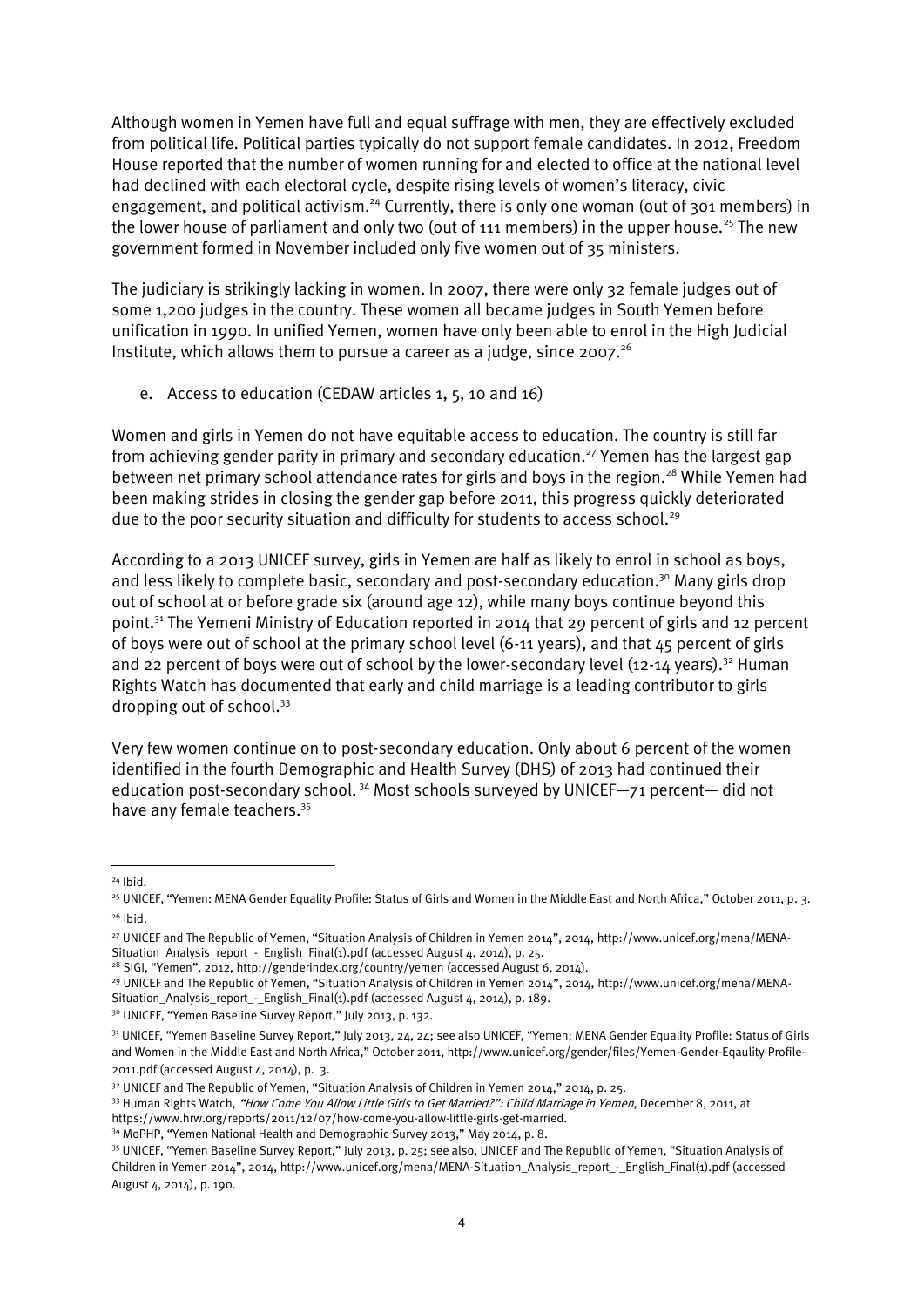Women in Yemen have a lower literacy rate than men. According to the 2013 Global Gender Gap, only 49 percent of women in Yemen are literate, while 82 percent of men are literate.<sup>36</sup>

A more general obstacle children face in accessing education comes from Yemen's many ongoing armed conflicts. According to the Ministry of Education and Teaching, fighting in Amran, Sanaa and Shabwa led to the damage or destruction of at least 41 schools and the occupation by various armed forces of at least six schools in 2014. In addition, 31 schools were being used to house internally displaced persons. In November 2014 alone fighting in Ibb pushed authorities to temporarily close 169 schools serving 92,000 students, re-opening them a week later. In Al Bayda, 11 schools in Rada' remained closed as of October 31, leaving 6,000 students out of class. Previous research by Human Rights Watch into the effect of military use of schools in Yemen indicates that girls are particularly affected by this practice because their parents, teachers, and the students themselves often have concerns about having them study in close proximity to armed men, or because alternative places of education may result in being educated alongside boys against parents' wishes.<sup>37</sup>

f. Access to employment (CEDAW articles 1,2, 5, 11, 15 and 16)

While Yemeni law does not prohibit women from working, in practice a number of social and cultural barriers make it difficult for them to seek employment outside the home. First, as mentioned above, women lag behind men with regards to education.<sup>38</sup> Second, the Personal Status Law requires a woman to seek permission from her husband before leaving her house. While the 1992 law had an exception allowing a woman to leave her home for work, the exception was amended in 1998, specifying that the work must have been agreed to by her husband and must not contradict Sharia.<sup>39</sup> Finally, the emphasis placed on women having traditional roles and their primary responsibility for child rearing is used to deny them access to employment opportunities.<sup>40</sup>

The labor force participation rate of women in Yemen is very low. In 2013, the World Economic Forum reported that the female unemployment rate was 41 percent, while men's unemployment rate was 12 percent.<sup>41</sup>

Girls are more likely to be engaged in child labor than boys. Forty percent of girls between the ages of 5-11 work—compared to 29 percent of boys—and half of girls aged 12-14 work—compared to 27 percent of boys. Girl child laborers are less likely to be at school than boy child laborers.<sup>42</sup>

# Violence against women (CEDAW articles 1, 2, 3 and 12)

a. Gender-based violence

<sup>36</sup> World Economic Forum, "Global Gender Gap Report 2013: Country Profile: Yemen," 2013, http://reports.weforum.org/globalgender-gap-report-2013/#section=country-profiles-yemen (accessed August 5, 2014).

<sup>37</sup> Human Rights Watch, "Classrooms in the Crosshairs: Military Use of Schools in Yemen's Capital," September 2012.

<sup>&</sup>lt;sup>38</sup> UNICEF, "Yemen: MENA Gender Equality Profile: Status of Girls and Women in the Middle East and North Africa," October 2011, p. 4. <sup>39</sup> Personal Status Law, article 40.

<sup>40</sup> UNICEF and The Republic of Yemen, "Situation Analysis of Children in Yemen 2014", 2014[, http://www.unicef.org/mena/MENA-](http://www.unicef.org/mena/MENA-Situation_Analysis_report_-_English_Final(1).pdf)[Situation\\_Analysis\\_report\\_-\\_English\\_Final\(1\).pdf,](http://www.unicef.org/mena/MENA-Situation_Analysis_report_-_English_Final(1).pdf) (accessed August 4, 2014), pp. 81-82.

<sup>41</sup> World Economic Forum, "Global Gender Gap Report 2013: Country Profile: Yemen," 2013, http://reports.weforum.org/globalgender-gap-report-2013/#section=country-profiles-yemen (accessed August 5, 2014).

<sup>42</sup> UNICEF, "Yemen Baseline Survey Report," July 2013, p. 132.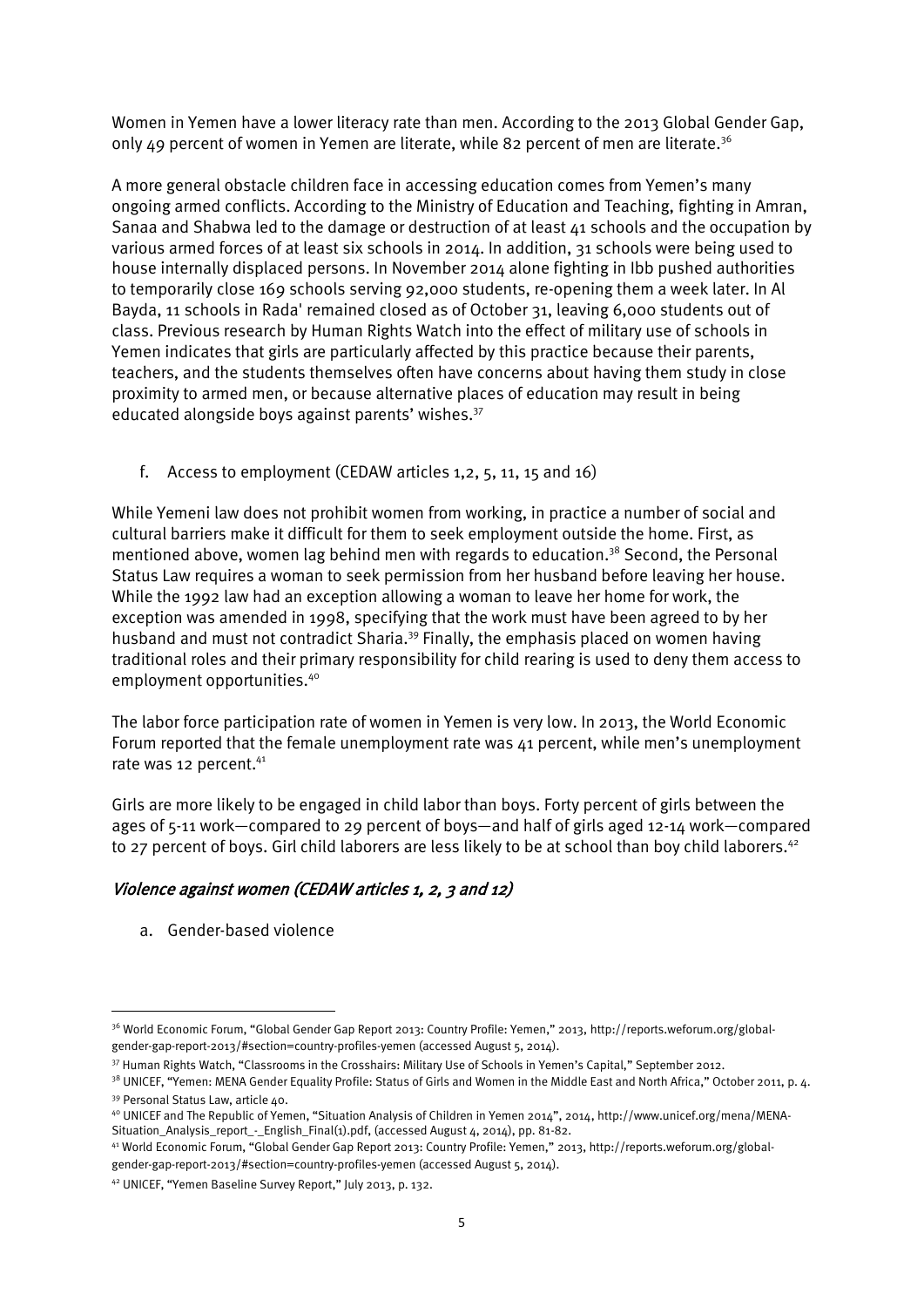Yemen has no law designed specifically to protect women from gender-based violence, only the general protection provided in the Penal Code that criminalizes infliction of physical harm.

Provisions in the Personal Status Law create conditions that can facilitate marital rape and domestic violence. Article 40 of the Personal Status Law, for example, as revised in 1998, requires a woman to be obedient to her husband. Article 40 does not permit a woman to leave the matrimonial home without her husband's permission except in very narrow circumstances. The provision requires that women allow their husbands to have sexual relations whenever the husbands require.<sup>43</sup> Marital rape is not criminalized.

Likewise, provisions in the Penal Code also increase the vulnerability of women to violence. Article 232 of the Penal Code allows for reduced and lenient sentences for men convicted of socalled "honor killing." It provides that a man who murders or injures his wife, mother, daughter or sister or her partner after finding them in the act of committing adultery should receive a maximum prison sentence of one year or a fine.<sup>44</sup> In other circumstances under Yemeni law, the crime of murder is punishable by death. In Yemen, murder falls under *qisas* (retribution in kind), which provides the murdered victim's family the right to pardon, seek financial compensation or demand execution of the convicted offender. Where a family member has killed a female relative in the name of "honor," he can be pardoned by his family. The state can still sentence him to 10 years' imprisonment but only in cases where it is deemed a threat to public order or "corruption on earth." "Honor killings" in such instances do not meet this criterion and thus the offender can be exempted. Human Rights Watch opposes the death penalty in all circumstances because of its inherent cruelty, but the extremely lenient sentences imposed for "honor" crimes conveys a message that killing in the name of "honor" is permissible.

Other current legal provisions that criminalize *zina* (sexual intercourse outside of marriage) and "immoral acts" have a discriminatory impact on women.<sup>45</sup> For example, under "immoral acts," a woman can be prosecuted for the offense of khilwa if found in the company of a man who is not her relative. Such provisions undermine women's rights, including to equal protection under the law.<sup>46</sup> Criminalizing consensual sex between adults also increases women's vulnerability to rape and other sexual abuse as women are likely to be deterred from reporting such crimes, fearing their own prosecution for zina or "immoral acts."

The National Dialogue Conference in recommendation 63, called for a "special agency be formed to protect women and children from social and domestic violence."

b. Early and child marriage

A particular source of violence against women stems from the practice of child marriage. Currently, Yemeni law sets no minimum age of marriage. Yemen had previously set the minimum age for marriage at 15 for both genders, but a 1999 amendment to the Personal Status Law repealed the minimum age for girls. The law now allows a girl under the age of 15 to be married

<sup>43</sup> Personal Status Law, article 40.

<sup>44</sup> Law No. 12 of 1994 regarding crimes and punishments (hereafter Penal Code), as amended by law no.16 of 1995 and Law No. 24 of 2006, article 232 (in Arabic) at http://www.yemen-nic.info/db/laws\_ye/detail.php?ID=11424 (accessed September 11, 2013). <sup>45</sup> Article 12 lists *zina* as one of the crimes that would fall within the classification of *hudood (hadd* singular) crimes that are crimes as prescribed under Sharia. Article 263 provides that where *zina* is committed by an unmarried man or woman they are to be punished by a maximum of 100 lashes and a court may also on the basis of ta'zir (discretion) sentence them to a maximum of one year in prison; if the person was married when committing *zina*, it is punishable by stoning to death.

 $46$  Chapter 3 of the Penal Code refers to scandalous acts in breach of modesty, which is defined under article 273 as "a scandalous act in breach of modesty are all acts contrary to public decency or modesty, nudity, revealing intentionally their genitals or indicating a breach of modesty and contrary to etiquette." For instance, article 275 states in cases of scandalous acts with a female that they could be imprisoned up to one year or a fine if the act was committed without the female's consent but if she consented then the two of them could be sentenced to a maximum of six months or a fine not exceeding 1,000 riyals (US\$5).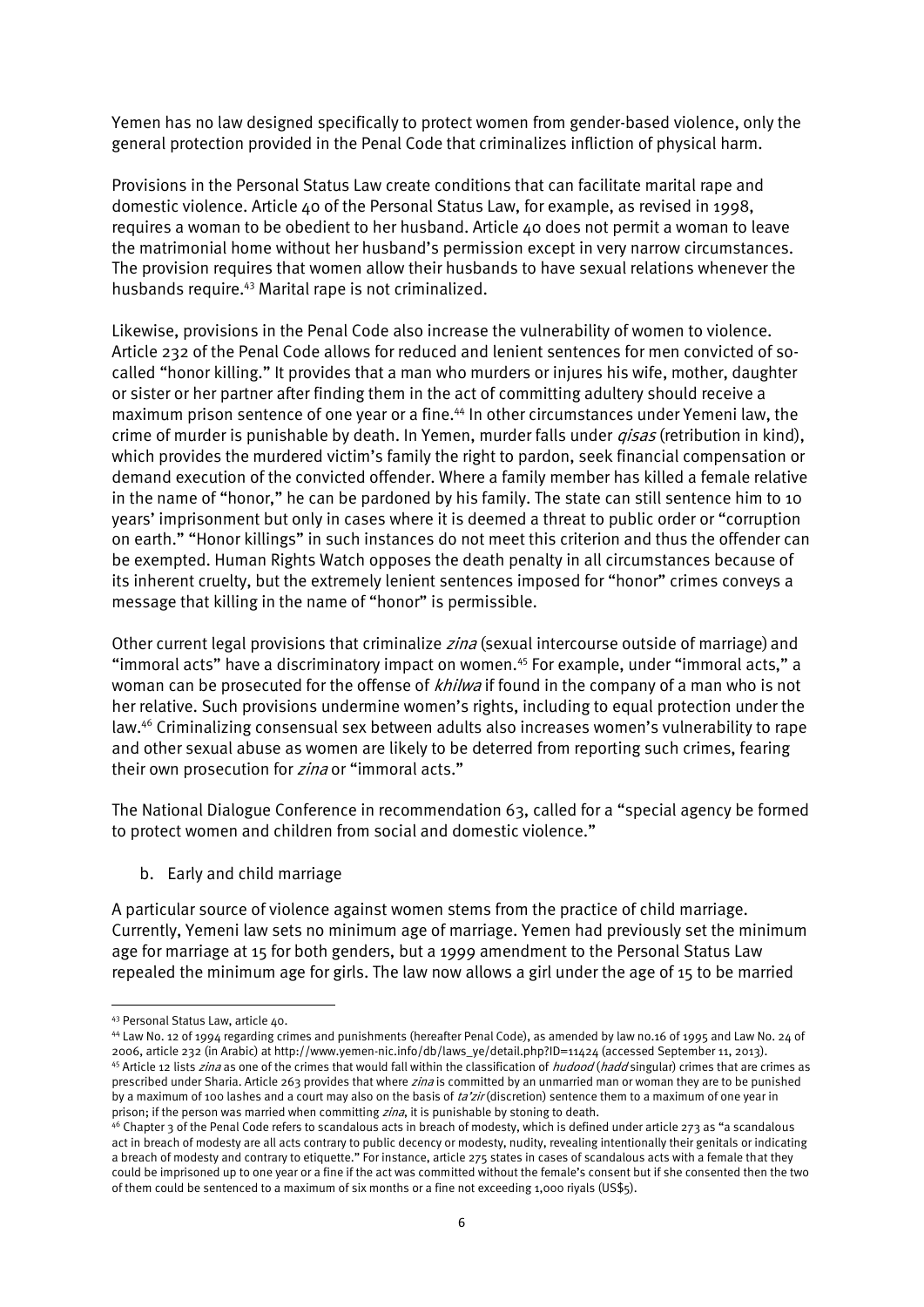with the consent of her guardian. While the law purports to protect girls by prohibiting sexual intercourse until a girl reaches puberty, this minimal safeguard is ineffective. Human Rights Watch has documented cases in which pre-pubescent girls have been subjected to marital rape.<sup>47</sup> A marriage to a boy under 15 is still invalid.<sup>48</sup> In 2009, Yemen's parliament debated a bill that would raise the minimum age of marriage to 17, but conservative members of parliament argued the legislation violated Sharia. The bill never became law.

Yemen has high rates of child marriage, even by regional standards, including for girls 15 or under.<sup>49</sup> It is difficult to get accurate numbers on rates of early marriage, but a 2013 UNICEF survey showed that about one in five women (19 percent) between 15-49 years-old in Yemen had been married by the time they were 15.<sup>50</sup> Girls and young women belonging to poor households, and those from rural areas, are more likely to be married early.<sup>51</sup> Human Rights Watch documented the harmful consequences of early marriage of girls in Yemen, sometimes to much older men, including domestic violence, marital rape, and early pregnancy, leading to high rates of maternal and infant mortality.<sup>52</sup>

Recommendations 166 and 167 of the National Dialogue Conference called for the government to set a minimum age for marriage at 18, consistent with international standards, and for criminal sanctions to be applied to anyone who forces a child to marry.<sup>53</sup> On April 27, 2014, the minister of social affairs and labour and the minister of legal affairs presented a draft law to the Cabinet to establish a minimum marriage age in an effort to implement these recommendations.<sup>54</sup> The draft law has yet to pass.

c. Female Genital Mutilation

In many governorates in Yemen female genital mutilation (FGM) is not practiced, but in some up to 84 percent of women and girls are cut. Nationwide, 19 percent of all women and girls have undergone some form of FGM. Ninety-nine percent of women who are victims of FGM are mutilated within the first year of birth, with 93 percent mutilated within the first month.

The practitioners are usually older women from local villages, who were taught the procedure by their mothers or grandmothers and continue to pass it down to their daughters and granddaughters. Sometimes the procedure is also carried out by traditional birth attendants or relatives, almost always in the home of the baby. In some cases, doctors, nurses or midwives carry it out in medical facilities, in violation of a 2001 government decree that prohibits the use of public and private health facilities to carry out FGM. Practitioners rarely use any form of anesthetic, and usually do the cutting with a razor blade, scissors or a knife.

Some prominent Yemeni religious leaders who subscribe to the Shafi`i school of jurisprudence within Sunni Islam consider FGM a religious obligation. Others in Yemen, such as those following

<sup>47</sup> See Human Rights Watch, "How Come You Allow Little Girls to Get Married?": Child Marriage in Yemen, December 2011, at https://www.hrw.org/reports/2011/12/07/how-come-you-allow-little-girls-get-married.

<sup>48</sup> Personal Status Law, article 15.

<sup>49</sup> UNICEF and The Republic of Yemen, "Situation Analysis of Children in Yemen 2014", 2014, [http://www.unicef.org/mena/MENA-](http://www.unicef.org/mena/MENA-Situation_Analysis_report_-_English_Final(1).pdf)[Situation\\_Analysis\\_report\\_-\\_English\\_Final\(1\).pdf](http://www.unicef.org/mena/MENA-Situation_Analysis_report_-_English_Final(1).pdf) (accessed August 4, 2014), p. 226.

<sup>&</sup>lt;sup>50</sup> UNICEF and The Republic of Yemen, "Situation Analysis of Children in Yemen 2014", 2014, p. 228. UNICEF, "Yemen Baseline Survey Report," July 2013, p. 96.

<sup>51</sup> UNICEF, "Yemen: MENA Gender Equality Profile: Status of Girls and Women in the Middle East and North Africa," October 2011, p. 2.

<sup>52</sup> Human Rights Watch, "How Come You Allow Little Girls to Get Married?": Child Marriage in Yemen, December 2011.

<sup>53</sup> "Ending Child Marriage in Yemen," Human Rights Watch dispatches, January 22, 2014,

http://www.hrw.org/news/2014/01/22/dispatches-ending-child-marriage-yemen.

<sup>54</sup> "Yemen: End Child Marriage," Human Rights Watch news release, April 27, 2014, http://www.hrw.org/news/2014/04/27/yemenend-child-marriage.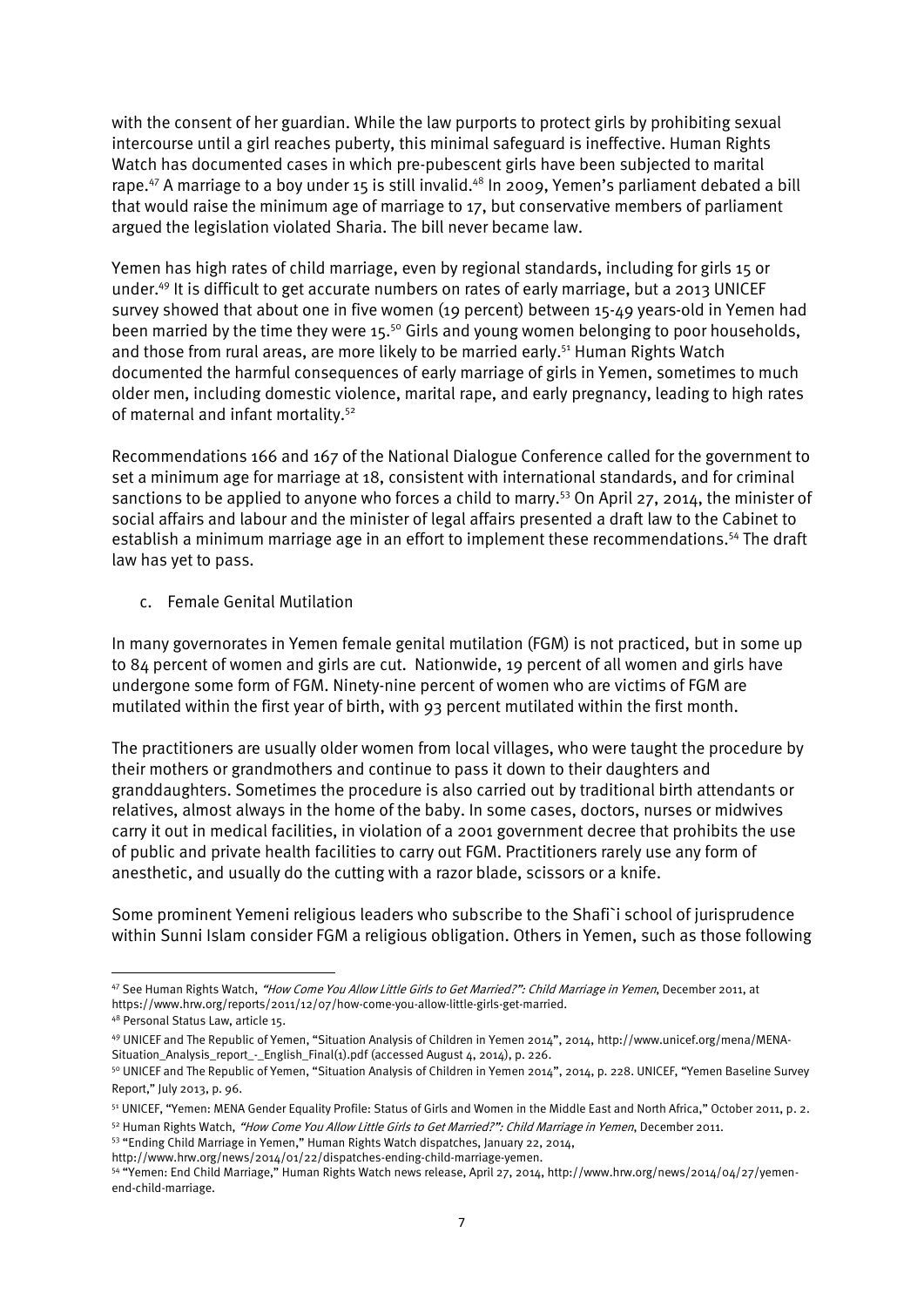the Hanafi and Maliki schools of thought, also Sunni, generally either view the practice as optional or do not practice it at all. The Zaidi Shia community, which represents roughly a third of Yemen's population, generally does not practice FGM.

Because of the lack of health care, particularly emergency care, in many rural areas of Yemen, FGM can lead to death or long-term health consequences. Baby girls that are cut and bleed severely are unlikely to have access to life-saving care in such areas. The Yemeni government keeps no official data on deaths associated with FGM—hospitals have no policy of recording whether the cause of death for young girls is related to FGM— so the number of Yemeni girls who have lost their lives due to the practice remains unknown.

The debate on passing a law banning FGM was invigorated during Yemen's National Dialogue Conference. Conference members concluded that those who carry out FGM should be subject to criminal prosecution. In response to this and other National Dialogue recommendations, in April 2014 a Child Rights bill that criminalizes FGM and stipulates prison sentences and fines for offenders was submitted for ministerial review. At the time of writing, the bill was pending before the cabinet.

# Access to reproductive health care (CEDAW articles 1, 12 and 14)

Yemen is making progress towards improving maternal health, but women still face severe health challenges. Maternal and infant mortality rates are very high for the region, and these rates are exacerbated by early marriage and high fertility rates.<sup>55</sup> According to the 2013 DHS, the maternal mortality rate (ratio of maternal deaths to live births) is estimated to be 148 maternal deaths per 100,000 live births for 2012/2013.<sup>56</sup> Based on Yemen's fertility rate of  $4.4$  births per woman, the lifetime risk of maternal death is 1 in 153 women.<sup>57</sup> Maternal mortality is the leading cause of death among women of reproductive age in Yemen. 58

Antenatal coverage in Yemen is low. Only about 60 percent of pregnant women surveyed in 2013 had received antenatal care. Urban and educated women were much more likely to receive antenatal care from a trained health professional.<sup>59</sup> The majority of Yemeni women give birth at home—only 30 percent of births captured by the survey were in health centers, and only 45 percent of births were attended by skilled personnel.<sup>60</sup> According to UNICEF data, half of women give birth with only a friend or a relative present.<sup>61</sup> The 2013 survey found that access to skilled attendance at delivery, one of the most critical interventions for safe motherhood was, like antenatal care, much more likely for educated women living in urban areas.  $62$ 

Women requiring emergency obstetric care may be denied admission to the hospital if they lack the authorization of their male guardians, most often their husbands. Yemen's Ministry of Health has found that advance permission from the husband to access health care at a medical center

<sup>1</sup> <sup>55</sup> SIGI, "Yemen," 2012, http://genderindex.org/country/yemen (accessed August 6, 2014).

<sup>56</sup> MoPHP, "Yemen National Health and Demographic Survey 2013," May 2014, p. 39. WHO et al, "Trends in Maternal Mortality: 1990 to 2013", 2014, p. 52, http://apps.who.int/iris/bitstream/10665/112682/2/9789241507226\_eng.pdf (accessed December 2, 2014). <sup>57</sup> MoPHP, "Yemen National Health and Demographic Survey 2013," May 2014, p. 20.

<sup>58</sup> SIGI, "Yemen," 2012.

<sup>59</sup> MoPHP, "Yemen National Health and Demographic Survey 2013," May 2014, p. 15.

 $60$  lbid, p. 16.

<sup>61</sup> UNICEF, "Yemen Baseline Survey Report," July 2013, p. 47; World Economic Forum, "Global Gender Gap Report 2013: Country Profile: Yemen," 2013, http://reports.weforum.org/global-gender-gap-report-2013/#section=country-profiles-yemen (accessed August 5, 2014).

<sup>62</sup> MoPHP, "Yemen National Health and Demographic Survey 2013," May 2014, p. 16. See also UNICEF, "Yemen: MENA Gender Equality Profile: Status of Girls and Women in the Middle East and North Africa," October 2011,

http://www.unicef.org/gender/files/Yemen-Gender-Eqaulity-Profile-2011.pdf (accessed August 4, 2014), p. 4.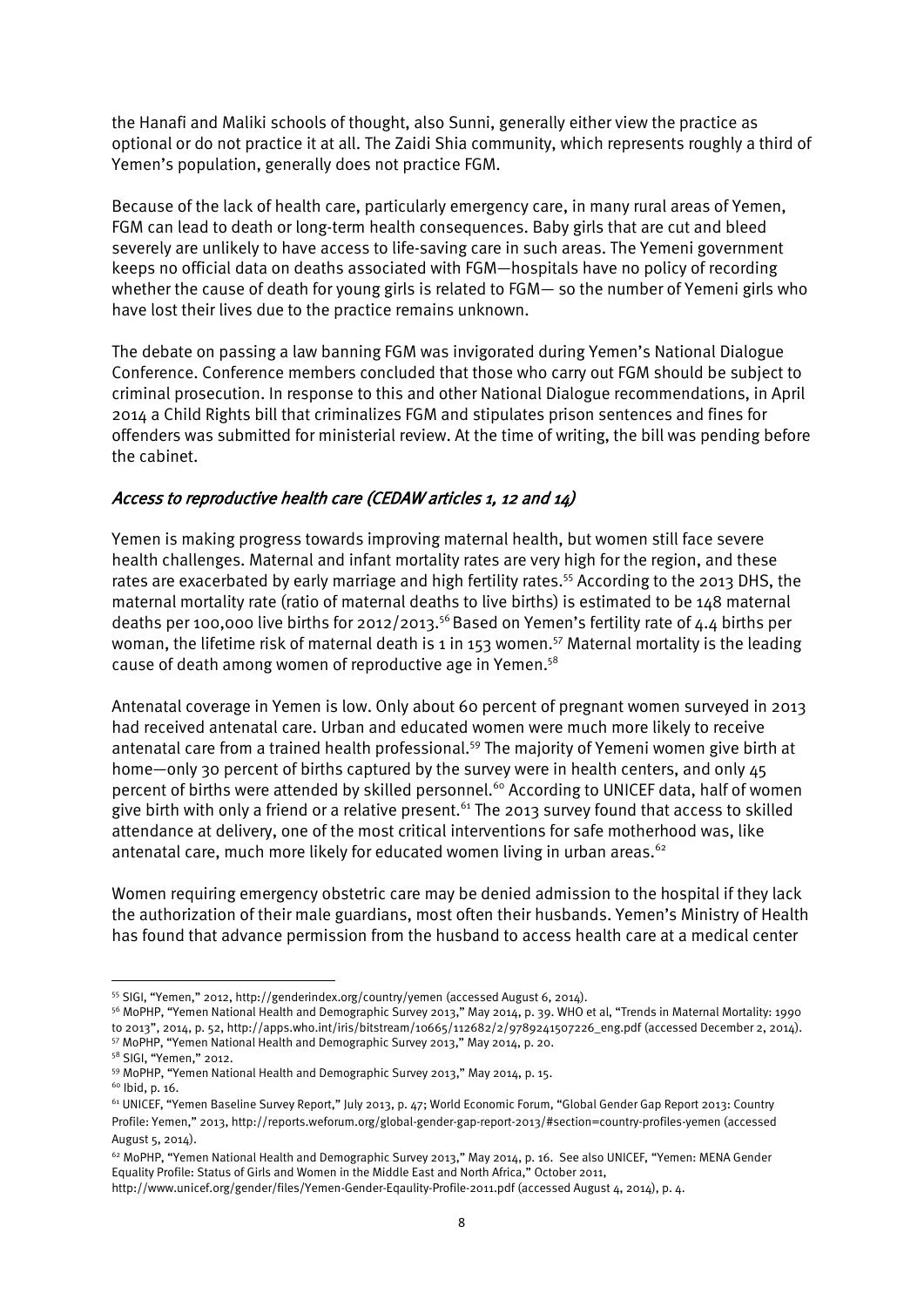is one of the major obstacles to treatment, including emergency treatment.<sup>63</sup> These authorizations are a common practice although not a legal requirement in Yemen.<sup>64</sup>

According to UNICEF, young women in Yemen face considerable health risks due to early marriage and teenage pregnancy. Data from 2006 indicates that the number of pregnancies for women under 20 in Yemen was significantly higher than in other countries in the region, and that far fewer teenage pregnancies were attended by skilled physicians. Women under 20 accounted for one in three maternal deaths. UNICEF expected that the situation had deteriorated since 2011, as many reproductive health service providers had vacated large areas of Yemen due to insecurity.<sup>65</sup>

While women have the right to use contraception, SIGI and UNICEF have reported a general lack of awareness about reproductive health, and particularly about contraception.<sup>66</sup> The 2013 DHS indicated that only 28 percent of ever-married women have ever used a "modern" family planning method.<sup>67</sup> Contraceptive use increased with educational attainment, and had increased over the 16-year period for which survey data was available.<sup>68</sup> There is currently little international funding being spent on reproductive health projects.<sup>69</sup>

### Suggested Recommendations

 $\overline{a}$ 

We encourage the Committee to make the following recommendations to the Yemeni government:

- Ensure that the new constitution:
	- Guarantees equality between men and women under the law;
	- Guarantees non-discrimination including on the basis of sex, gender, pregnancy, and marital status, and directs the legislature to pass legislation to prohibit discrimination by the state or private entities;
	- Empowers the courts to strike down discriminatory laws, policies, and practices, and afford those affected an effective remedy.
	- Includes provisions that define gender-based violence as a form of discrimination and directs the legislature to act to prevent and address it.
- Repeal or amend all laws that discriminate against women.
- Repeal or amend penal law prohibiting zina (sexual intercourse outside of marriage).
- Enact laws to make all forms of violence against women and girls, including domestic violence and female genital mutilation, a criminal offense. Ensure that legislative reform includes provisions for victim assistance, and appropriate protocols and guidelines for all government officials responding to violence against women.
- Ensure that relevant government agencies have the capability to implement and monitor new and revised legislation to promote and protect women's rights. Develop a national

 $63$  The 2003 Family Health Survey found that 29.6 percent of women in urban areas, and 53.7 percent of women in rural areas noted that getting permission to access treatment was an obstacle. Other obstacles to receiving treatment include not knowing where to go to access healthcare, not having enough money, distance, lack of transportation, and unavailability of female provider. These obstacles were particularly high for women living in rural areas. MoPHP, "Yemen Family Health Survey 2003," p. 114.

<sup>&</sup>lt;sup>64</sup> According to Arwa al-Rabi`i, the authorization forms are printed forms in the name of the hospital or medical center that state that the hospital will not be responsible for any incident that may occur due to the procedure that will be performed. It will explain the procedure and reason for admission and require the woman's guardian's signature. Human Rights Watch telephone interview with Dr. Arwa al-Rabi`i, gynecologist, Sanaa, January 27, 2011.

<sup>65</sup> UNICEF and The Republic of Yemen, "Situation Analysis of Children in Yemen 2014," 2014, [http://www.unicef.org/mena/MENA-](http://www.unicef.org/mena/MENA-Situation_Analysis_report_-_English_Final(1).pdf)[Situation\\_Analysis\\_report\\_-\\_English\\_Final\(1\).pdf](http://www.unicef.org/mena/MENA-Situation_Analysis_report_-_English_Final(1).pdf) (accessed August 4, 2014), p. 154.

<sup>66</sup> Ibid., p. 155; SIGI, "Yemen," 2012, http://genderindex.org/country/yemen (accessed August 6, 2014).

<sup>67</sup> MoPHP, "Yemen National Health and Demographic Survey 2013," May 2014, p. 77.

<sup>&</sup>lt;sup>68</sup> According to four surveys, use of contraceptive methods had increased in Yemen from 21 percent in 1997 to 34 percent in 2013. MoPHP, "Yemen National Health and Demographic Survey 2013," May 2014, p. 13.

<sup>69</sup> UNICEF and The Republic of Yemen, "Situation Analysis of Children in Yemen 2014," 2014), p. 155.